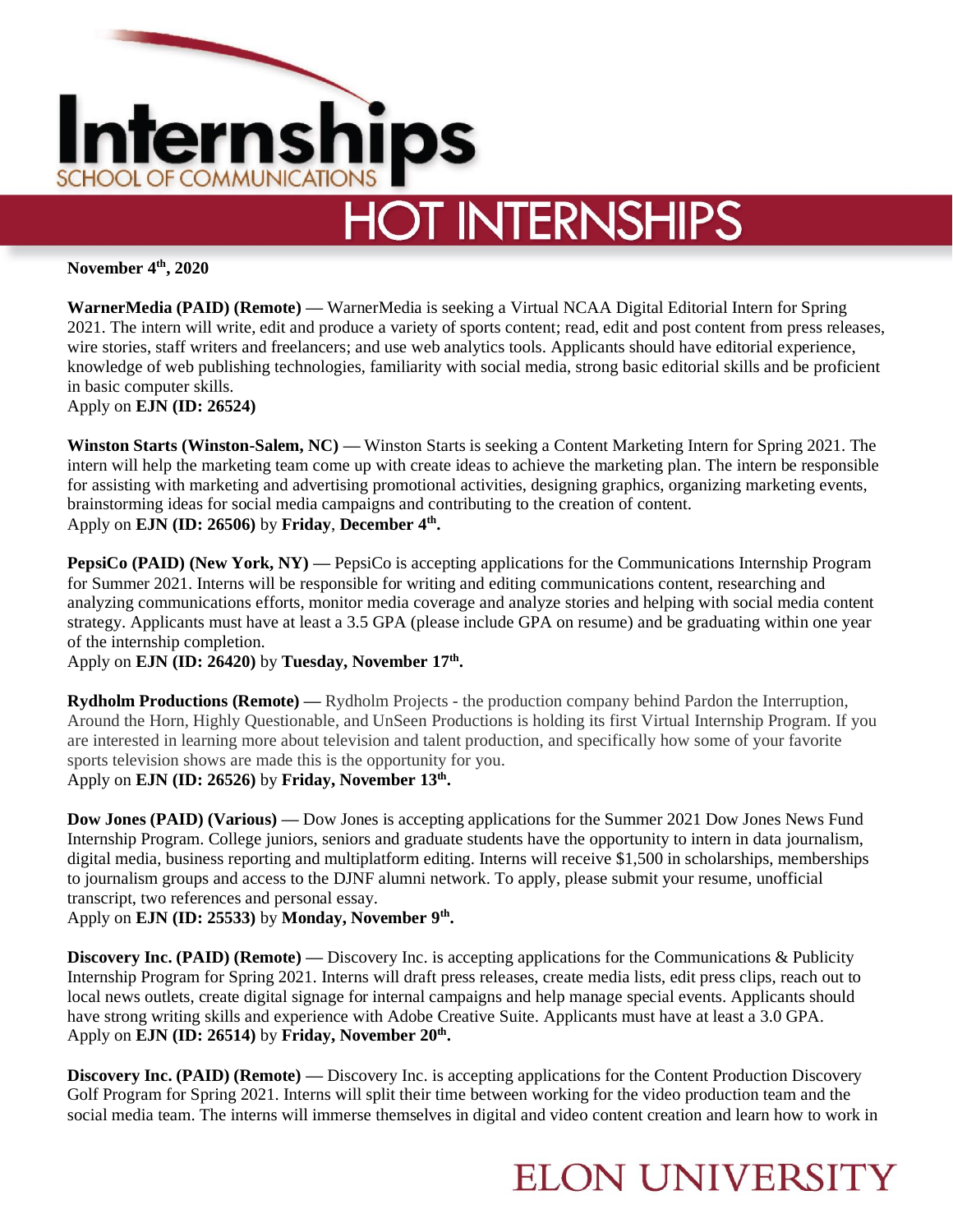

## **HOT INTERNSHIPS**

a global team environment. Applicants should be familiar with Adobe Premiere, InDesign and Photoshop. Applicants must have at least a 3.0 GPA.

Apply on **EJN (ID: 26510)** by **Friday, November 20th .** 

**Discovery Inc. (PAID) (Remote)** — Discovery Inc. is accepting applications for the ID Communications Internship Program for Spring 2021. Interns will help obtain press coverage for the best programming in the true crime genre. Interns will be responsible for drafting press materials, writing press releases, compiling press hits, monitoring news, updating the website and creating media lists. Applicants must have at least a 3.0 GPA. Apply on **EJN (ID: 26508)** by **Friday, November 20th .** 

**Discovery Inc. (PAID) (Remote) —** Discovery Inc. is accepting applications for the Magazine and Editorial Golf Digest Magazine Internship Program for Spring 2021. Interns will research, report, write and check articles, coordinate with directors on article assignments and help edit the digital edition of the magazine. Applicants should have an interest in golf and/or a good understanding of the game. Applicants must have at least a 3.0 GPA. Apply on **EJN (ID: 26517)** by **Friday, November 20th .** 

**Discovery Inc. (PAID) (Remote) —** Discovery Inc. is accepting applications for the Marketing Internship Program for Spring 2021. Interns will assist with creation of consumer marketing campaigns, create presentations, interface with various departments to ensure effective communication and help with managing and executing deliverables. Applicants must have at least a 3.0 GPA.

Apply on **EJN (ID: 26516)** by **Friday, November 20th .** 

**Discovery Inc. (PAID) (Remote) —** Discovery Inc. is accepting applications for the Production and Development Internship Program for Spring 2021. Interns will research new ideas and stories, attend pitch meetings, attend local shoots, review footage, gain exposure to pipeline reporting, keep track of competitive networks, help with script preparation and assist with production meetings. Applicants should have experience with Adobe Creative suite and video editing software. Applicants must have at least a 3.0 GPA. Apply on **EJN (ID: 26511)** by **Friday, November 20th .** 

**Discovery Inc. (PAID) (Remote)** — Discovery Inc. is accepting applications for the Social Media & Editorial Internship Program for Spring 2021. Interns will help with creative input on content and strategies for social media, research new industry trends, market shows, talents and events on social media, assist in implementing keyword research and SEO data in the creation of new content and assist editors with building articles. Applicants should have strong writing skills and experience with Adobe Creative Suite and video editing software. Applicants must have at least a 3.0 GPA.

Apply on **EJN (ID: 26513)** by **Friday, November 20th .** 

**Discovery Inc. (PAID) (Remote)** — Discovery Inc. is accepting applications for the Travel Channel & ID Marketing Internship Program for Spring 2021. Interns will help assist with marketing strategy and creation of consumer marketing campaigns. Marketing interns will help with the managing and executing deliverables and be the liaison between various internal and external partners. Applicants must have at least a 3.0 GPA. Apply on **EJN (ID: 26509)** by **Friday, November 20th .** 

**AlphaSights (PAID) (San Francisco, CA and New York, NY) —** AlphaSights is accepting applications for the Summer Associate Internship Program for Summer 2021. Interns will be the connection point between clients and industry experts to understand the clients' knowledge gaps and identify experts with the knowledge that can address them. Applicants should have a growth mindset, innate curiosity and excitement about the business world and high levels of extracurricular involvement.

Apply on **EJN (ID: 26378)** by **Monday, November 30th .** 

## **ELON UNIVERSITY**